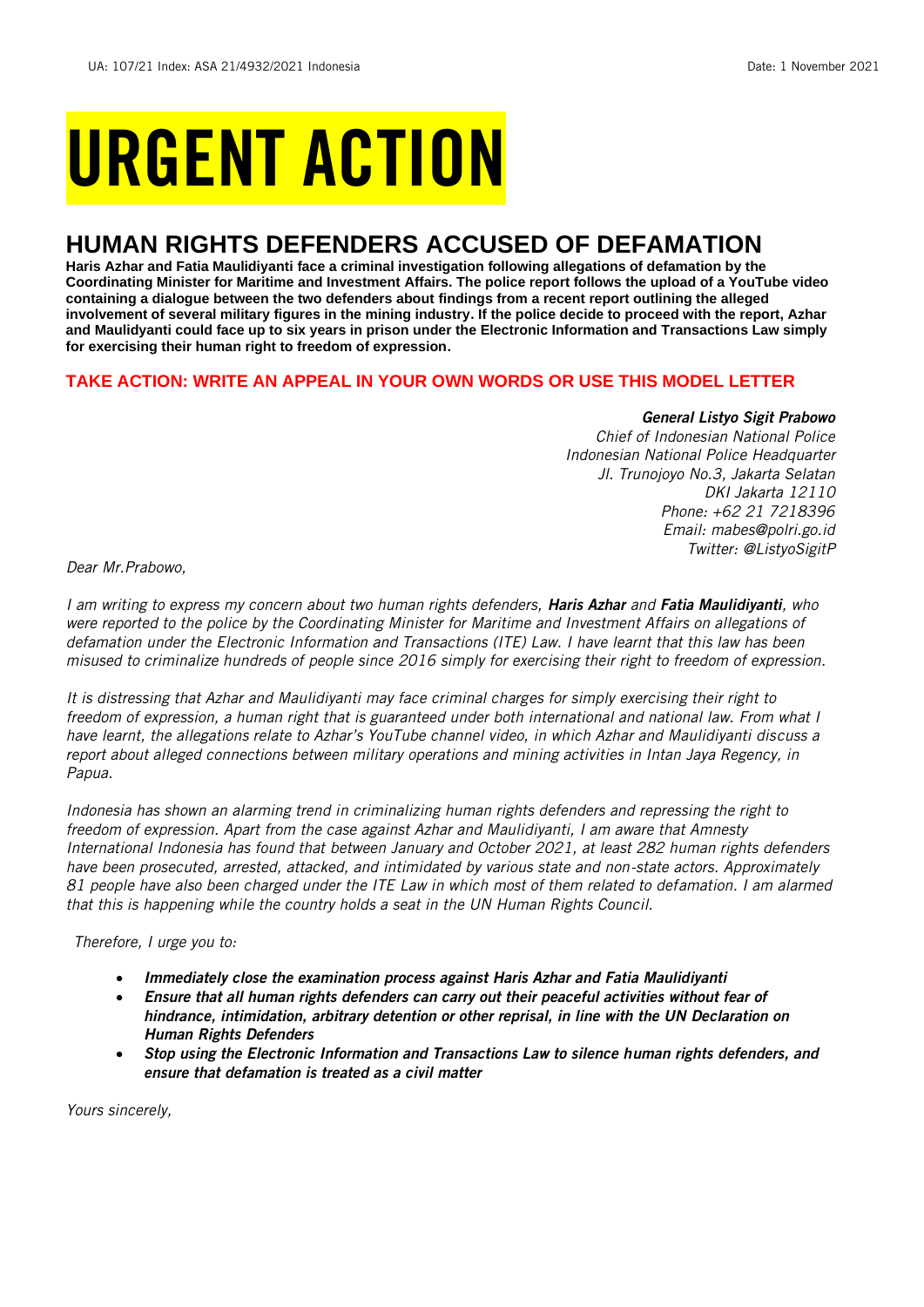### **ADDITIONAL INFORMATION**

Haris Azhar and Fatia Maulidiyanti are well-known Indonesian human rights defenders. Azhar is also a lecturer, an advocate, and the executive director of Lokataru Foundation, a civil society organization defending human rights. Maulidiyanti is the coordinator of KontraS, an organization well-known for exposing human rights violations and advocating on behalf of victims since Indonesia's Soeharto era.

On 20 August 2021, Haris Azhar uploaded a video on his YouTube channel containing a conversation between himself and Fatia Maulidiyanti. Azhar and Maulidiyanti discussed that some companies allegedly involved in the exploration of Wabu Block gold mine, Intan Jaya, Papua.

Following the release of the video, the Coordinating Minister for Maritime and Investment Affairs sent two subpoenas on 26 August and 2 September. According to his spokesperson, the summons were aimed at asking Azhar and Maulidiyanti to explain the motive, intention, and purpose behind the video's dialogue. The Minister felt that the video reflects untrue opinions, character assassinations, and fake news.

On 29 August, Azhar explained that the data mentioned in the dialogue came from a report titled "Political Economy Study of Military Placement in Papua: The Case of Intan Jaya," which outlined the alleged involvement of several military figures in the mining industry. The report was launched on 12 August 2021 by several civil society organizations, including Legal Aid Institute, WALHI National Executive, Pusaka Bentala Rakyat, WALHI Papua, LBH Papua, KontraS, JATAM, Greenpeace Indonesia, and Trend Asia.

On 22 September, the Coordinating Minister reported Azhar and Maulidiyanti to the police using the Electronic Information and Transactions Law (ITE Law). He further demanded that each pay him 100 billion rupiahs (approximately USD 7 million) as compensation.

On 21 October, Haris Azhar and Fatia Maulidiyanti were summoned by Jakarta's Police for mediation. Haris Azhar and Fatia Maulidiyanti were present, but the Coordinating Minister Pandjaitan was not. The mediation was postponed indefinitely.

Amnesty International Indonesia has recorded at least 282 cases of prosecution, arrest, attack and intimidation of human rights defenders by various actors from January to October 2021. Meanwhile, approximately 81 people have been charged under the ITE Law, most of them accused of defamation.

**PREFERRED LANGUAGE TO ADDRESS TARGET:** [English or Indonesian] You can also write in your own language.

**PLEASE TAKE ACTION AS SOON AS POSSIBLE UNTIL:** 1 January 2021

Please check with the Amnesty office in your country if you wish to send appeals after the deadline.

#### **NAME AND PRONOUN: Haris Azhar (he/him) and Fatia Maulidiyanti (she/her)**